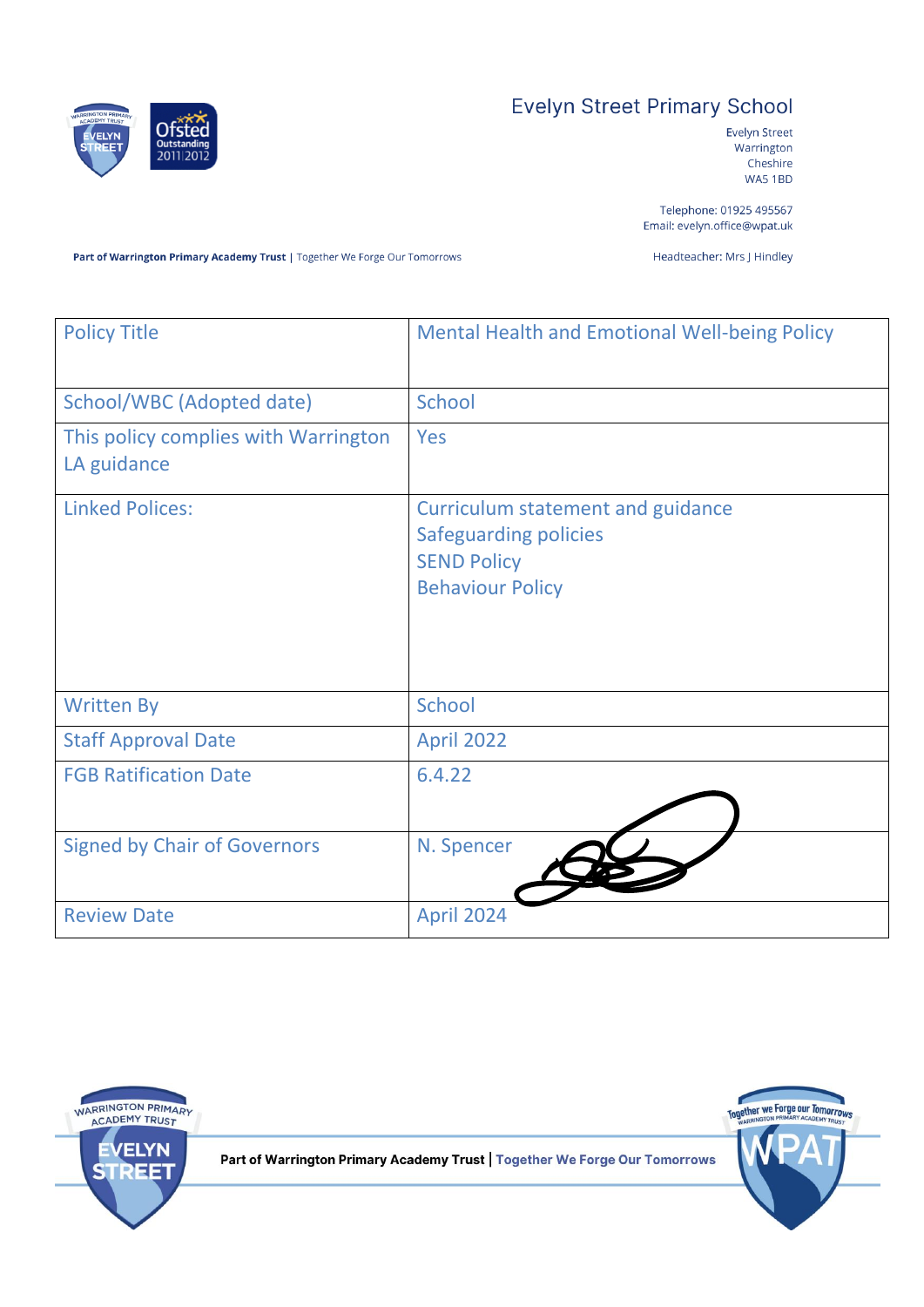### Mental Health and Emotional Wellbeing Policy

Core Values

" Children first, Resilience, Pioneering"

#### What is meant by Mental Health and Emotional Well-being?

We use the World Health Organisation's definition of mental health and well-being:

*"Mental Health is a state of well-being in which every individual realises his or her own potential, can cope with the normal stresses of life, can work productively and fruitfully, and is able to make a contribution to her or his community".*

Mental health and wellbeing is not just the absence of mental health problems.

We want all children to:

- Feel confident in themselves
- Be able to express a range of emotions appropriately
- Be able to make and maintain positive relationships with others
- Cope with the stresses of everyday life
- Manage times of stress and be able to deal with change
- Learn and achieve

#### Aims

At Evelyn Street Primary School, we aim to promote positive mental health and well-being for our whole school community (children, staff, parents and carers), and recognise how important mental health and emotional well-being is to our lives in just the same way as physical health. We recognise that children's mental health is a crucial factor in their overall well-being and can affect their learning and achievement. All children go through ups and downs during their school career and some face significant life events.

The Department for Education (DfE) recognises that: "in order to help their children succeed; schools have a role to play in supporting them to be resilient and mentally healthy". Schools can be a place for children and young people to experience a nurturing and supportive environment that has the potential to develop self-esteem and give positive experiences for overcoming adversity and building resilience. For some, school will be a place of respite from difficult home lives and offer positive role models and relationships, which are critical in promoting children's well-being and can help stimulate a sense of belonging and community.

Our role in school is to ensure that children are able to manage times of change and stress, and that they are supported to reach their potential by accessing help when they need it. We also have a role to ensure that children learn about what they can do to maintain positive mental health, what affects their mental health, how they can help reduce the stigma surrounding mental health issues, and where they can go if they need help and support.

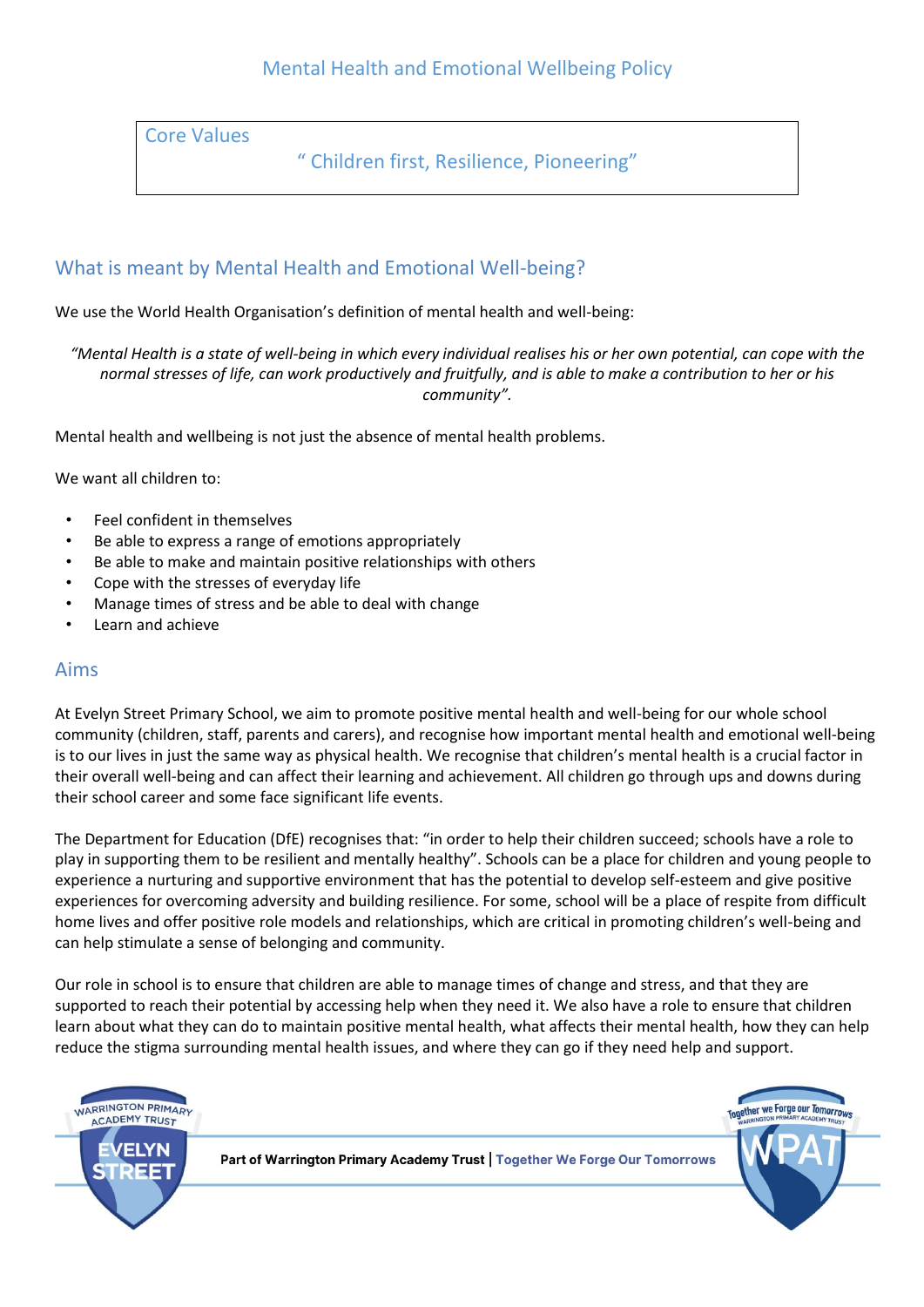Our aim is to help develop the protective factors which build resilience to mental health problems and to be a school where:

- All children are valued,
- Children have a sense of belonging and feel safe,
- Children feel able to talk openly with trusted adults about their problems without feeling any stigma,
- Positive mental health is promoted and valued,
- Bullying is not tolerated.

In addition to children's well-being, we recognise the importance of promoting staff mental health and well-being.

#### The Evelyn Street Way

We take a whole school approach to promoting positive mental health that aims to help children become more resilient, happy and successful and to prevent problems before they arise.

This encompasses seven aspects:

- 1. Creating an ethos, policies and behaviours that support mental health and resilience, and which everyone understands.
- 2. Helping children to develop social relationships to support each other and seek help when they need it.
- 3. Helping children to be resilient learners.
- 4. Teaching children social and emotional skills and an awareness of mental health.
- 5. Early identification of children who have mental health needs and planning support to meet their needs, including working with specialist services.
- 6. Effectively working with parents and carers.
- 7. Supporting and training staff to develop their skills and their own resilience.

We also recognise the role that stigma can play in preventing understanding and awareness of mental health issues. We therefore aim to create an open and positive culture that encourages discussion and understanding of these issues.

The skills, knowledge and understanding needed by our children to keep themselves and others physically and mentally healthy and safe are included as part of our developmental PSHE curriculum. The specific content of lessons will be determined by the specific needs of the cohort being taught but there will always be an emphasis on enabling children to develop the skills, knowledge, understanding, language and confidence to seek help, as needed, for themselves or others.

We follow the PSHE Association Guidance (funded by the Department for Education) to ensure that we teach mental health and emotional well-being issues in a safe and sensitive manner which helps to strengthen resilience before serious mental health problems occur.

#### Lead Members of Staff

Whilst all staff have a responsibility to promote the mental health of children, the key members outlined in this policy are:

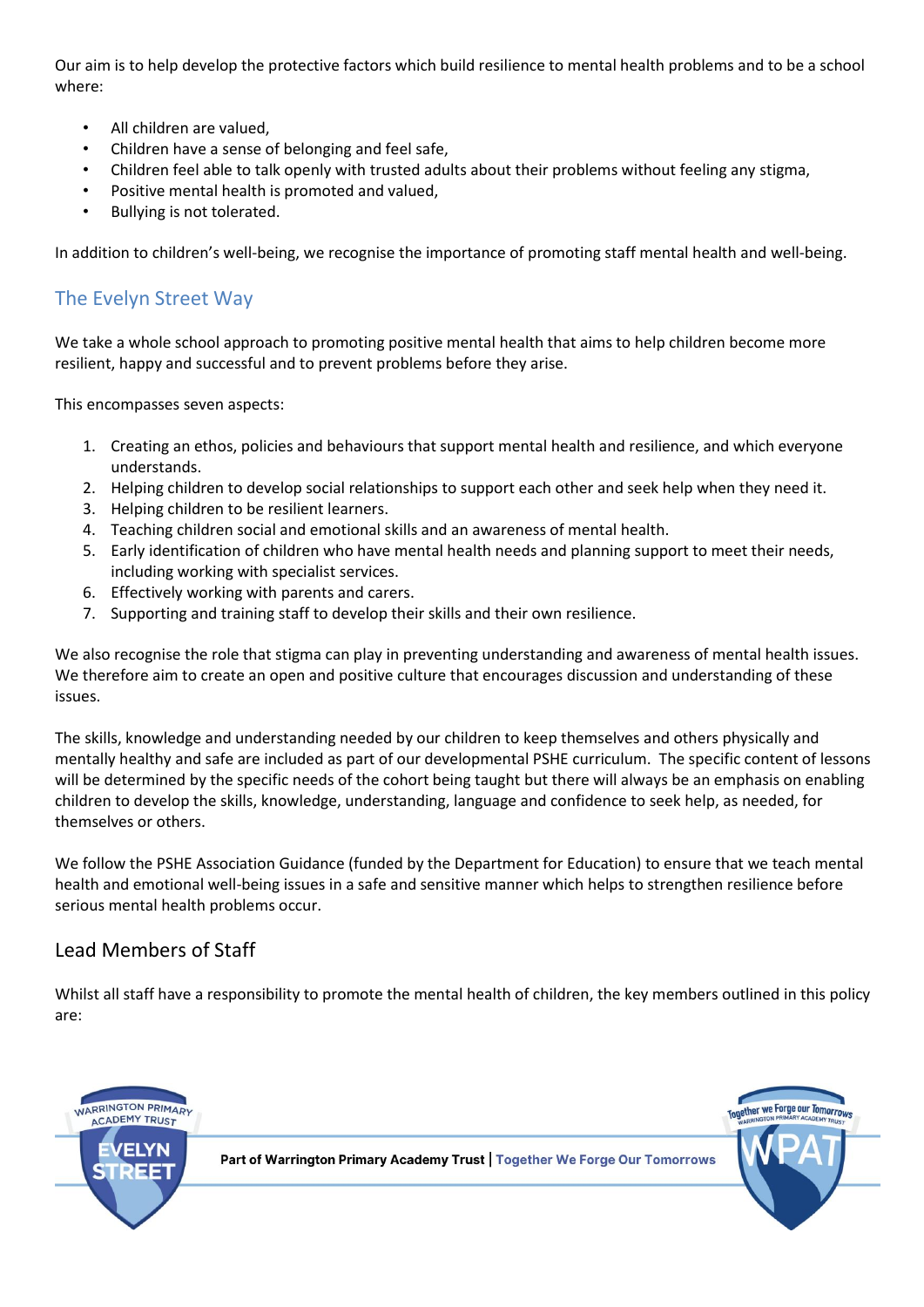Mental Health Lead – Staci Cooper (SENDCo) Pastoral Lead – Beth Goodier Lead First Aider – Liz Dickenson Designated Safeguarding Leaders – Jenny Hindley, Clare Westwell, Kay Tobin, Sarah Irvine and Beth Goodier Head of Behaviour – Kay Tobin PSHE Subject Leader – Jenny Stone

Any member of staff who is concerned about the mental health or well-being of a child should speak to the Mental Health Lead in the first instance, they should not attempt to diagnose the problem because as stated in Mental Health and Behaviour in Schools (November 2018) "School staff cannot act as mental health experts and should not try to diagnose conditions".

### Identification

School staff may become aware of warning signs which indicate a student is experiencing mental health or emotional well-being issues. These warning signs should always be taken seriously and staff observing any of these warning signs should communicate their concerns with our Mental Health Lead.

Possible warning signs include:

- Physical signs of harm that are repeated or appear non-accidental
- Changes in eating/sleeping habits
- Increased isolation from friends or family, becoming socially withdrawn
- Changes in activity and mood
- Lowering of academic achievement
- Talking or joking about self-harm or suicide
- Abusing drugs or alcohol
- Expressing feelings of failure, uselessness or loss of hope
- Changes in clothing  $-e.g.$  long sleeves in warm weather
- Secretive behaviour
- Skipping PE or getting changed secretively
- Lateness to or absence from school
- Repeated physical pain or nausea with no evident cause
- An increase in lateness or absenteeism

### Disclosures and Confidentiality

A child may choose to disclose concerns about themselves or a friend to any member of staff, so all staff need to know how to respond appropriately to a disclosure. If a child chooses to disclose concerns about their own mental health or that of a friend to a member of staff, the member of staff's response should always be calm, supportive and nonjudgemental.

In school, all children are taught about ALGEE. This is a child centred approach which ensures that each person within the school is aware of the steps that must be taken to keep our children safe:

Staff should listen rather than advise, and our first thoughts should be of the child's emotional and physical safety rather than of exploring 'Why?'

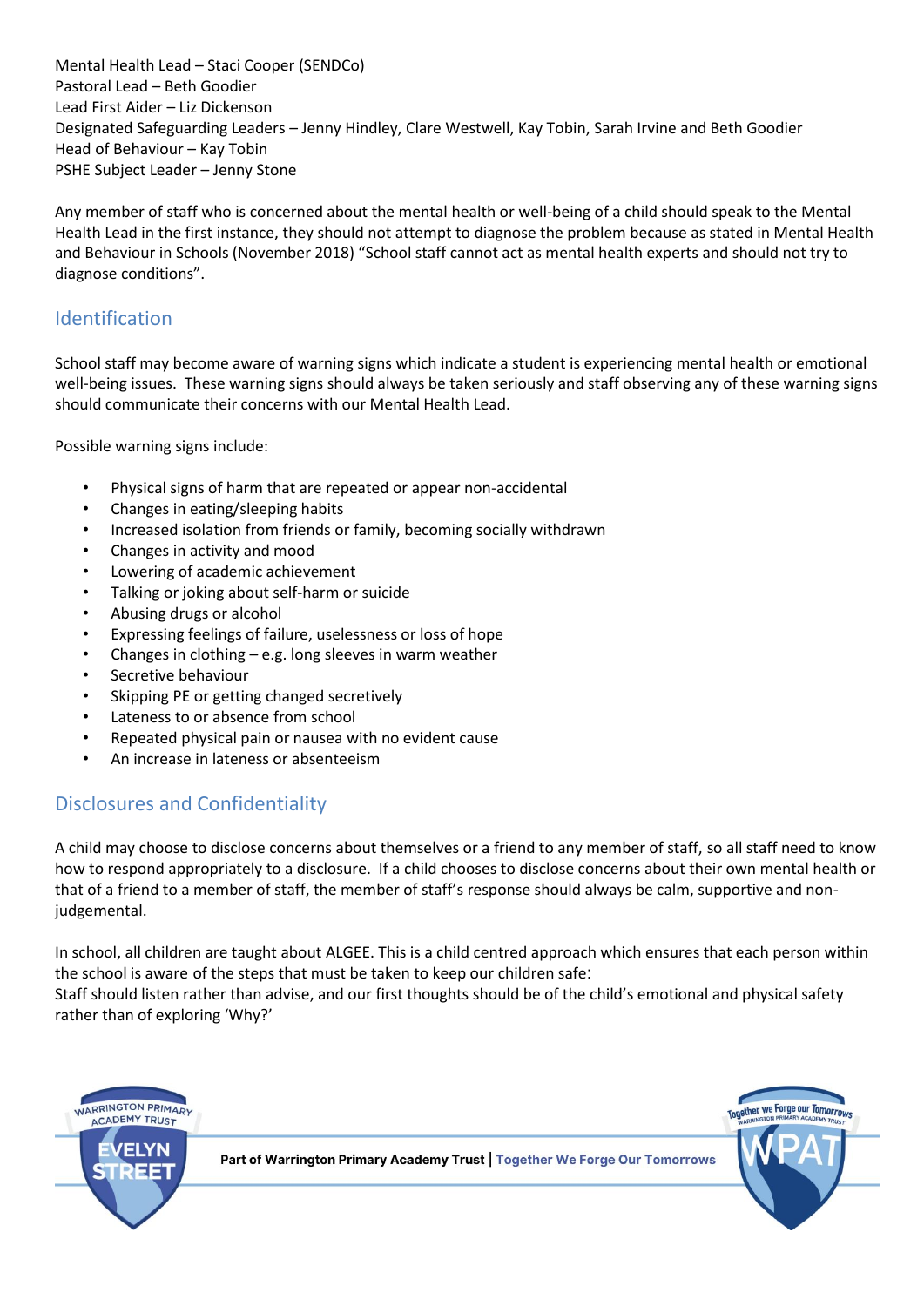

All disclosures should be recorded on Edaware as soon as possible.

This record should include:

- Date
- The name of the member of staff to whom the disclosure was made
- Main points from the conversation
- Agreed next steps

This information should be shared with the Mental Health Lead, who will offer support and advice about next steps.

We should be honest with regards to the issue of confidentiality. If we deem it is necessary for us to pass on our concerns about a child, then we should discuss with them:

- Who we are going to talk to
- What we are going to tell them
- Why we need to tell them

We should never share information about a child without first telling them. Ideally we would receive their consent, though there are certain situations when information must always be shared with another member of staff and/or a parent.

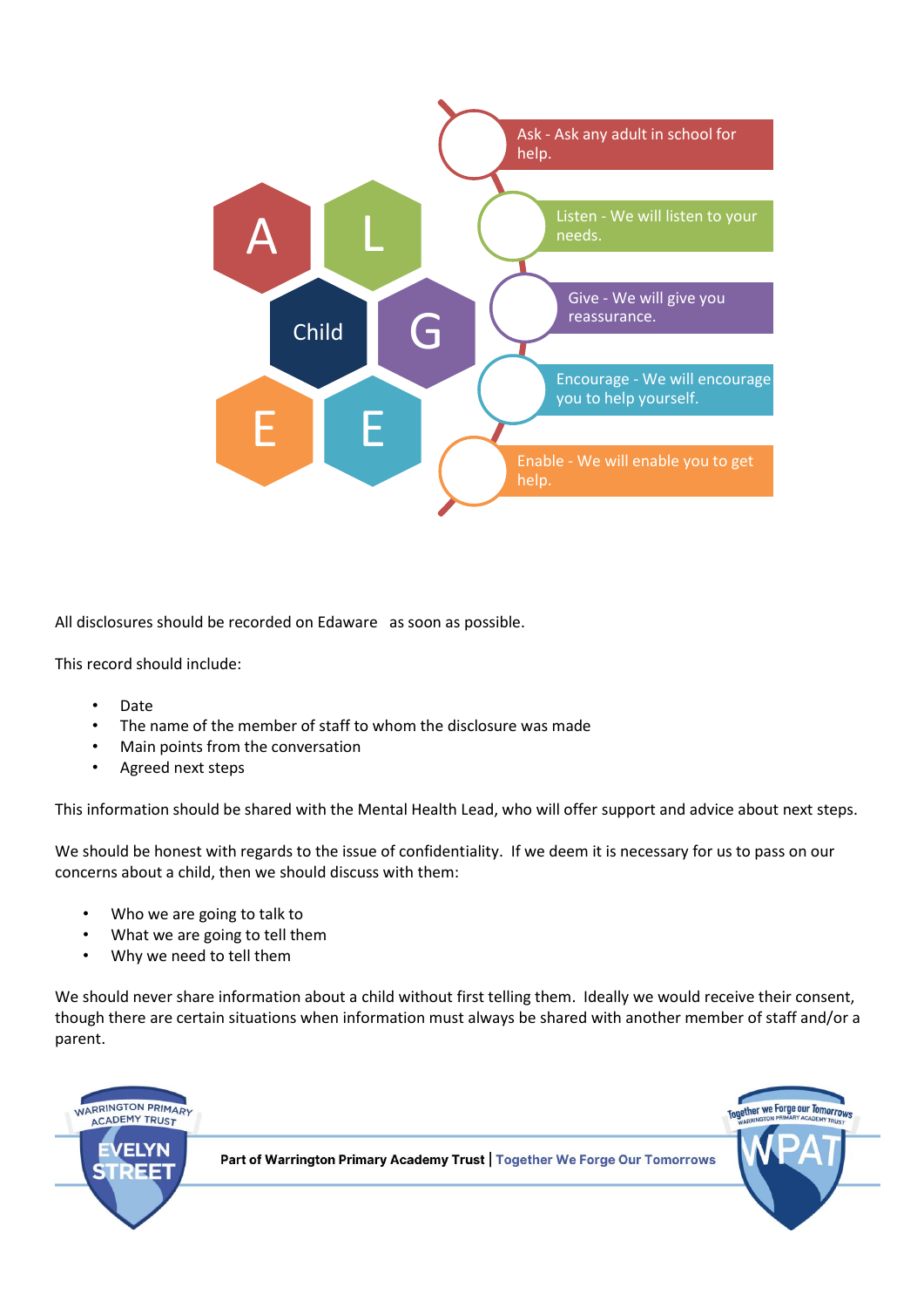It is always advisable to share disclosures with a colleague, usually the Mental Health Lead, as this helps to safeguard our own emotional well-being as we are no longer solely responsible for the child; it ensures continuity of care in our absence and it provides an extra source of ideas and support. We should explain this to the child and discuss with them who it would be most appropriate and helpful to share this information with.

Parents must always be informed and children may choose to tell their parents themselves. If this is the case, the child should be given 24 hours to share this information before the school contacts parents. We should always give children the option of us informing parents for them or with them.

If a child gives us reason to believe that there may be underlying child protection issues, parents should not be informed, but a Designated Safeguarding Lead must be informed immediately.

# The Graduated Response

The Department for Education (DfE) sets out the principles of a graduate response within its Special Educational Needs and Disability Code of Practice (2015). Social, emotional and mental health difficulties are identified as a broad area of need within the document. The Code of Practice states that a graduated response "should take the form of a four-part cycle through which earlier decisions and actions are revisited, refined and revised with a growing understanding of the pupil's needs and of what supports the pupil in making good progress and securing good outcomes"

The four parts of this cycle are: **Assess**, **Plan**, **Do**, and **Review**.

Here the implementation of the Assess, Plan, Do, Review cycle in relation to emotional health and wellbeing has three key stages:

### Universal Support: Prevention

Developing a whole school approach through the use of the PSHE Character Curriculum, PSHE Association Guidance (funded by the Department for Education) and our PSHE curriculum to ensure that we teach mental health and emotional well-being issues in a safe and sensitive manner which helps rather than harms.

Having a consistent approach to behaviour that is in-line with our own Behaviour Policy and following the procedures outlined in our Ant-Bullying Policy.

Ensuring every child is aware that it is ok to not be ok and to ask for help, in accordance with ALGEE which is displayed around the school environment and in every classroom.

Working with the wider community and assessing the overall level of behavioural and emotional difficulties in the school so that effective measures can be put in place.

### Early Support

For some children, the Universal Support may not be sufficient in developing their resilience and coping strategies, subsequently they will be identified by staff for further support or intervention.

**Step 1 -** Staff should implement support within the classroom through the use of additional resources and by adapting classroom practise as appropriate.

**Step 2 -** If necessary, an Internal Referral Form is completed and submitted for discussion by the Inclusion Team during Joined-Up Care meetings. The outcome of this could be to deploy an existing member of staff, usually the Learning Mentor, to carry out an appropriate intervention with the child.

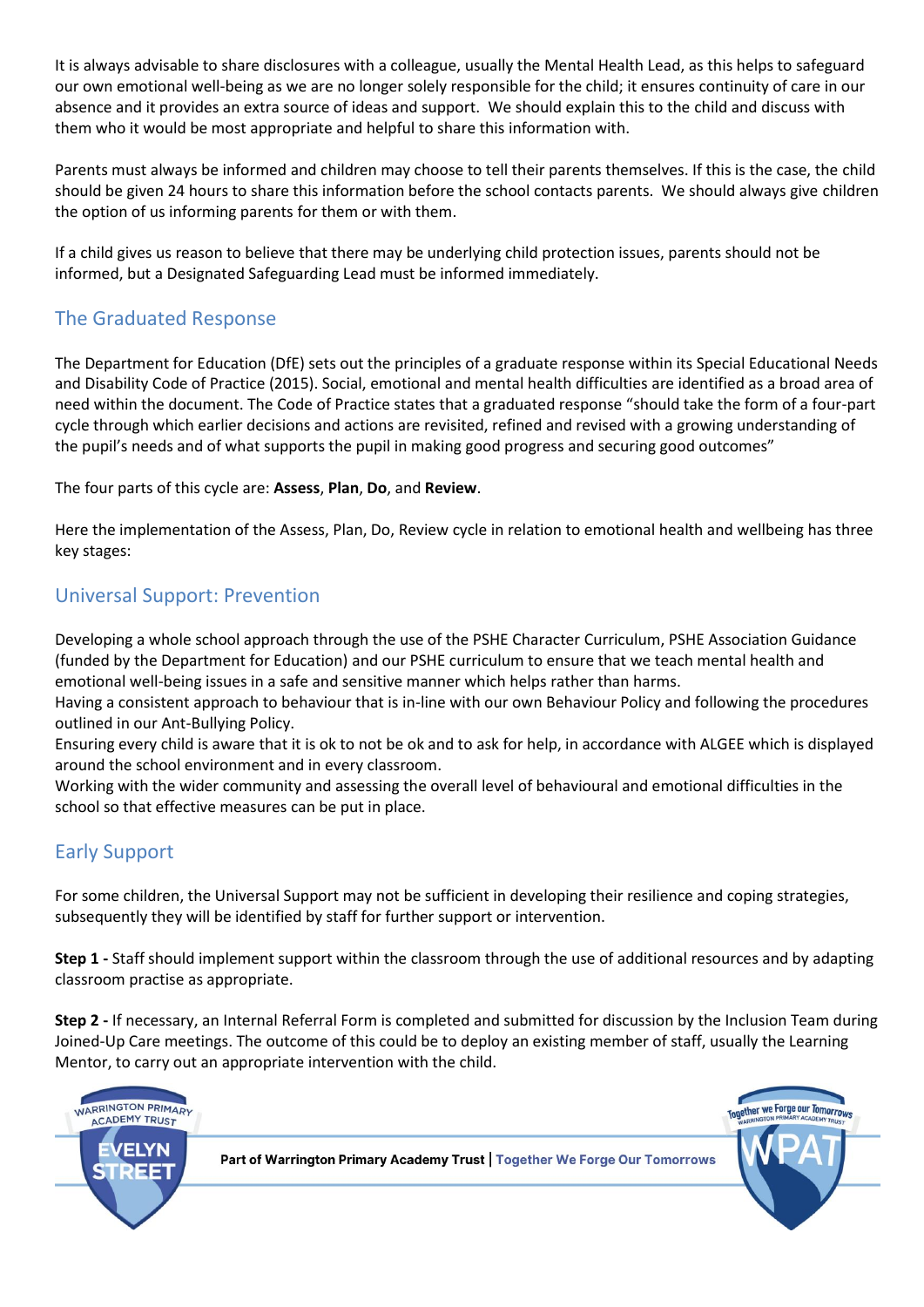Support from external agencies may be required to ensure the intervention is successful and has a positive impact. A Strengths and Difficulties Questionnaire (SDQ) will be completed to better to support the child and to determine the focus of these sessions. Further questionnaires will be completed to monitor the impact of the programme and to ascertain whether a referral to specialist support should be made.

# Access to Specialist Support

Where it is identified that a child requires a greater level of support, we will commission specialist support through the appropriate process. The support given in Stage 2 will continue with suitable adjustments. Referrals may be made to CYPMHS (Children and Young Persons Mental Health Services) for counselling and other specialised support. In school we also have access to Art Therapy and a Counsellor who both carry out on-site sessions. Despite the involvement from external agencies, the well-being of all children is still the school's responsibility and the support will be monitored by the Mental Health Lead.

We recognise that children can experience crisis points, and there may be isolated times where it is not appropriate or safe to follow this graduated response, and a more immediate response is required.

- If there is a fear that the child is in danger of immediate harm then the normal child protection procedures should be followed with an immediate referral to a Designated Safeguarding Lead.
- If the child presents with a medical emergency then the normal procedures for medical emergencies should be followed, including alerting the Lead First Aider and contacting the emergency services if necessary.

For further guidance of this process, please our Mental Health Graduated Response at the end of this document.

# Individual Care Plans

We recognise that some children will need on-going support and the Mental Health Lead will meet with children on a regular basis. We are careful not to "label" children with a diagnosis without prior and sensitive consultation with parents and other relevant professionals.

We have a duty of care to support children and will seek advice from medical staff and mental health professionals on the best way to support children. When a child leaves an inpatient provision and is transitioning, we will carry out a risk assessment and produce an Individual Care Plan to support the child to re-integrate successfully back to school.

An individual care plan for children causing concern and/or receive a diagnosis pertaining to their mental health should be drawn up involving the child, their parents and relevant health professionals. This can include:

- Details of a child's condition
- Special requirements and precautions
- Medication and any side effects
- What to do, and who to contact in an emergency
- The role the school can play

If the school, professionals and parents conclude that it is in the best interest of the child to apply for an Education and Health Care Plan (EHC), then we refer to the school's SEND Policy.

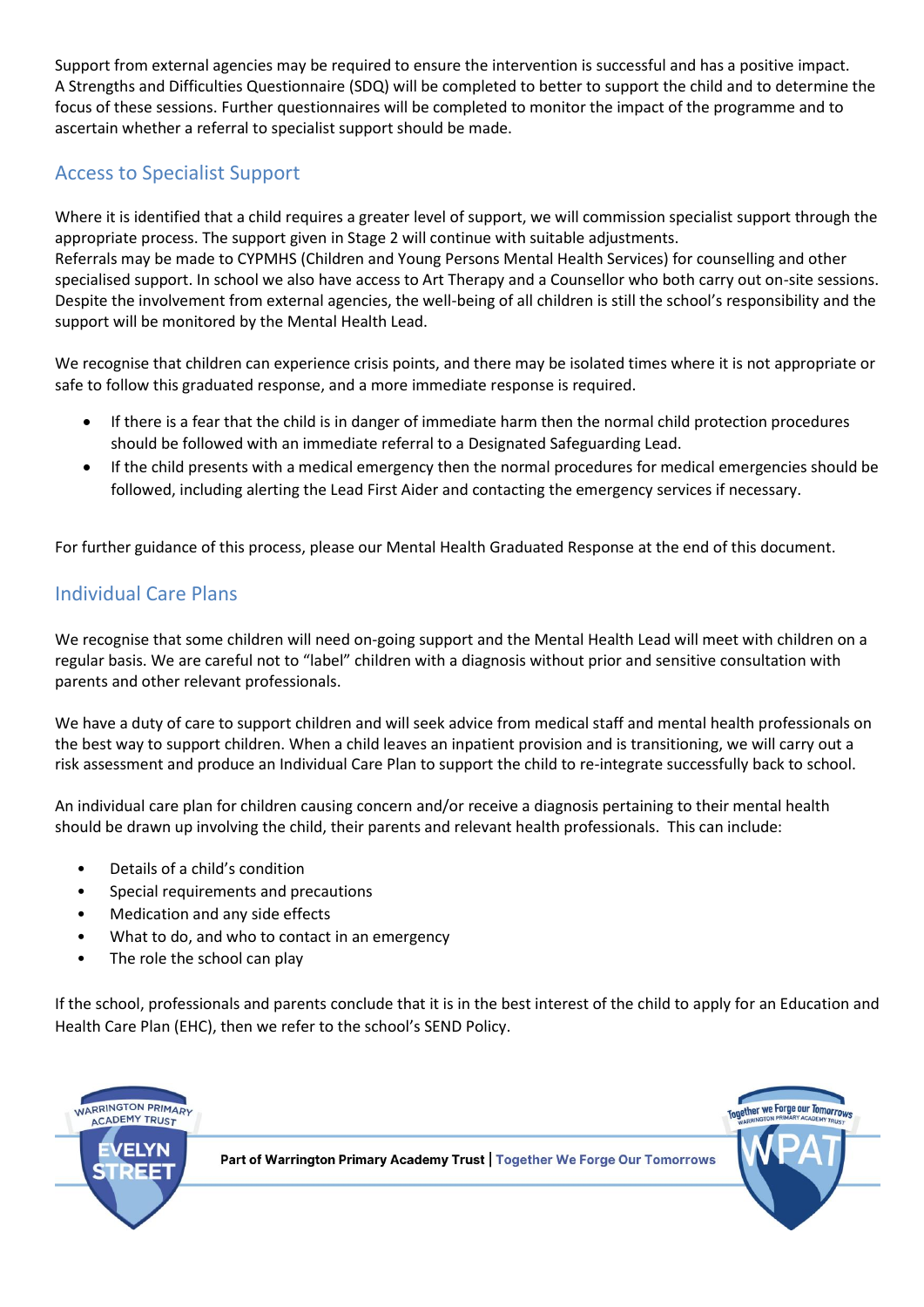### Supporting Parents

We recognise the important role parents and carers have in promoting and supporting the mental health and wellbeing of their children, and in particular supporting children who do have mental health needs.

Parents are often very welcoming of support and information from the school about supporting their children's emotional and mental health. In order to support parents we will:

- Highlight sources of information and support about common mental health issues on our school website
- Ensure that all parents are aware of who to talk to, and how to access this, if they have concerns about their own child or a friend of their child
- Make our mental health policy easily accessible to parents
- Share ideas about how parents can support positive mental health in their children
- Keep parents informed about the mental health topics their children are learning about in PSHE and share ideas for extending and exploring this learning at home.

When discussing a concern with parents, we need to be sensitive in our approach. Before disclosing to parents we should consider the following questions (on a case by case basis):

- Can the meeting happen face to face? This is preferable.
- Where should the meeting happen? At school, at their home or somewhere neutral?
- Who should be present? Consider parents, the child, other members of staff.
- What are the aims of the meeting?

It can be shocking and upsetting for parents to learn of their child's issues and many may respond with anger, fear or upset during the first conversation. We should be accepting of this (within reason) and give the parent time to reflect. We should always highlight further sources of information and give them leaflets to take away where possible as they will often find it hard to take much in whilst coming to terms with the news that you're sharing.

Sharing sources of further support aimed specifically at parents can also be helpful too e.g., parent helplines and forums. We should always provide clear means of contacting us with further questions and consider booking in a follow up meeting or phone call right away as parents often have many questions as they process the information. Finish each meeting with agreed next steps and always keep a brief record of the meeting on the child's confidential record.

### Supporting Peers

When a child is suffering from mental health issues, it can be a difficult time for their friends. Friends often want to support but do not know how.

In the case of self-harm or eating disorders, it is possible that friends may learn unhealthy coping mechanisms from each other.

In order to keep peers safe, we will consider on a case by case basis which friends may need additional support. Support will be provided either in one to one or group settings and will be guided by conversations by the child who is suffering and their parents with whom we will discuss:

What it is helpful for friends to know and what they should not be told

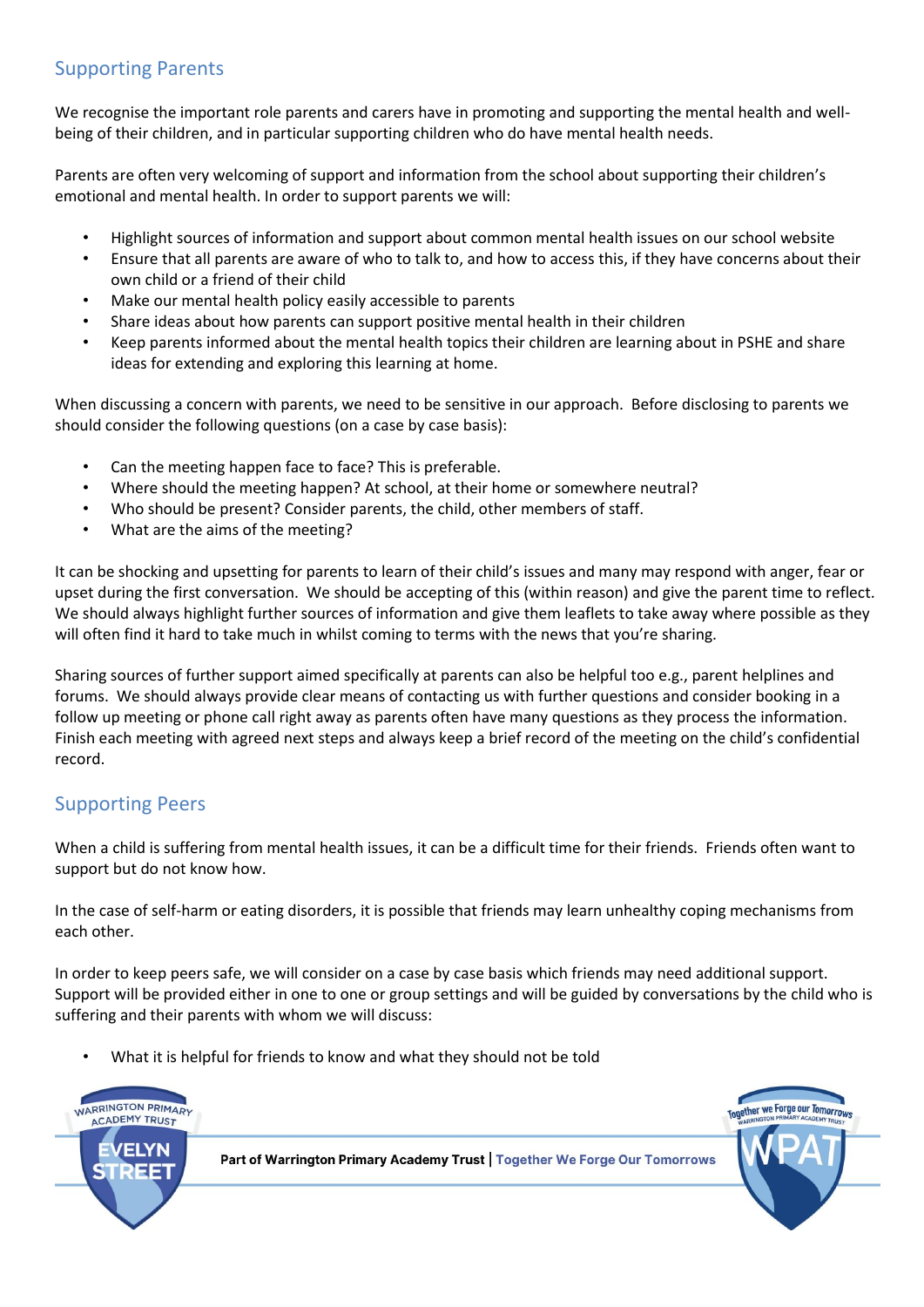- How friends can best support
- Things friends should avoid doing/saying which may inadvertently cause upset
- Warning signs that their friend needs help (e.g., signs of relapse)

Additionally, we will want to highlight with peers:

- Where and how to access support for themselves
- Safe sources of further information about their friend's condition
- Healthy ways of coping with the difficult emotions they may be feeling

#### **Training**

As a minimum, all staff will receive regular training about recognising and responding to mental health issues as part of their regular child protection training in order to enable them to keep children safe.

Training opportunities for staff who require more in depth knowledge will be considered as part of our performance management process and additional CPD will be supported throughout the year where it becomes appropriate due to developing situations with one or more children.

Where the need to do so becomes evident, we will host twilight training sessions for all staff to promote learning or understanding about specific issues related to mental health.

Our Learning Mentor receives regular training updates to deliver the 'Kidsafe' programme and 'ELSA' sessions. Please contact the school office for more information on these provisions.

#### Bereavement

At Evelyn Street we aim to provide support to pupils who experience bereavement within their families, and support to pupils and staff on the death of a member of the school community, whether it be an adult or a child. The way in which children and young people are treated when someone important in their lives dies has a profound effect on their future ability to manage their own lives. The caring and supportive school environment has a key role to play and we recognise that every situation is unique and demands careful handling, with the wishes of the pupil or family being of paramount importance.

Most grieving pupils do not need a 'grief expert', but instead support from familiar adults in a safe and secure environment.

Familiar and trusted adults can support bereaved children simply by:

- Acknowledging the bereavement
- Understand that feelings of grief are natural, and personal to the individual
- Reassuring children and young people
- Keeping to routines and structure where possible, to help provide a sense of safety and security

Children mature and develop at different rates, however, their understanding and responses to bereavement are likely based on their development and maturity, as much as their personal life experiences.

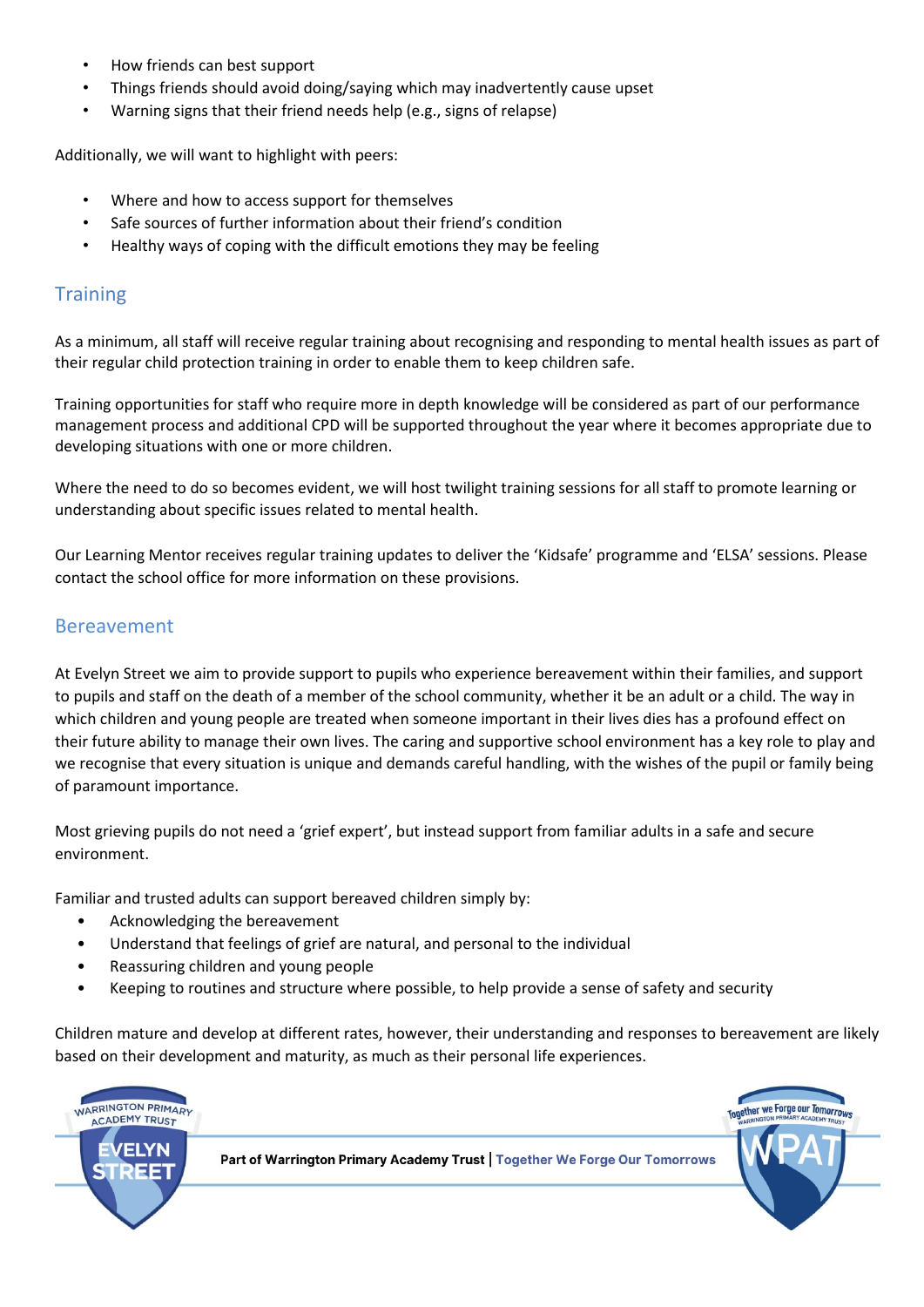As children grow and develop:

- They may need to look again at the details surrounding a death and will need time and space to explore its impact.
- Feelings they had when younger will be different, as their understanding develops and the meaning of death changes for them as they move through life.

A child's understanding of death varies based on their age and stage of development. At any age, a person's reaction to death is very personal and unique. We should always allow others to grieve in their own way, and avoid assuming we know how a bereaved person is feeling.

Between the ages of 2 and 5, children can become curious about death, they might begin to use the word 'dead', and develop an awareness that this is different to being alive. However, they do not grasp that death is permanent, and can often think the person will return. Avoid using phrases such as, "passed away" or "lost" to help avoid confusion or misunderstanding.

Children at this age may feel guilty and believe that they are responsible for the death of a loved one. They might also worry about being abandoned or who might take care of them.

At this age, children struggle to put their feelings into words, and will tend to react to loss through behaviours, such as:

- Physical symptoms (altered appetite or disrupted sleep etc.)
- Fear of being alone
- Irritability or aggression
- Seemingly disinterested in play
- Language and toilet training may regress
- Repeat questions frequently

How to help:

- Show patience and tolerance
- Give honest answers, but do not feel you have to tell them everything in detail. Sometimes it can be helpful to give bits of information that can accumulate over time—not everything at once.

Primary school age (between the ages of 5 - 12), begin to develop a sense that death is permanent, and irreversible. As they become more aware of this and become aware that death is a natural part of all living things, they may become anxious about their own safety, or the safety of those close to them.

Children may experience a range of emotions (guilt, anger, shame, anxiety, sadness) and worry about their own death.

They may react through behaviours such as:

- School phobia or poor school performance
- Physical symptoms or regression
- Becoming withdrawn from friends
- **Aggression**
- Worrying who will take care of them, and becoming 'clingy'
- Feeling like they are to blame for the death

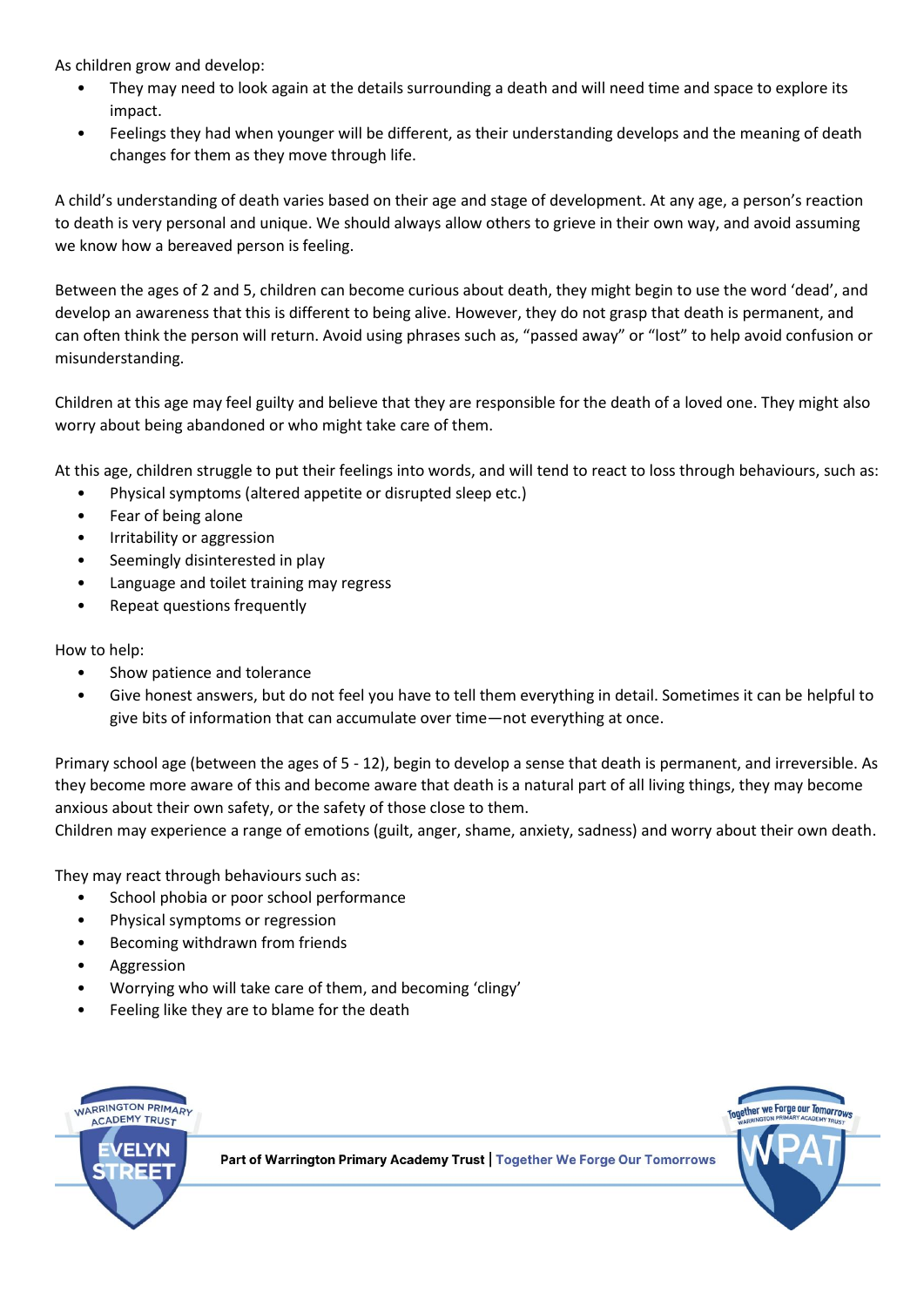How to help:

- Reassure children that the death is not their fault
- Provide opportunities to explore their feelings, and be able to ask questions frequently or repeatedly
- Provide honest answers that can be built on over time

We ask that any family who has experienced a bereavement to get in touch with the school so that we are aware and can offer any support that may be deemed necessary. This could include online support from our Learning Mentor or a referral to external services, or amending future lessons so as not to cause any further unnecessary distress.





Part of Warrington Primary Academy Trust | Together We Forge Our Tomorrows